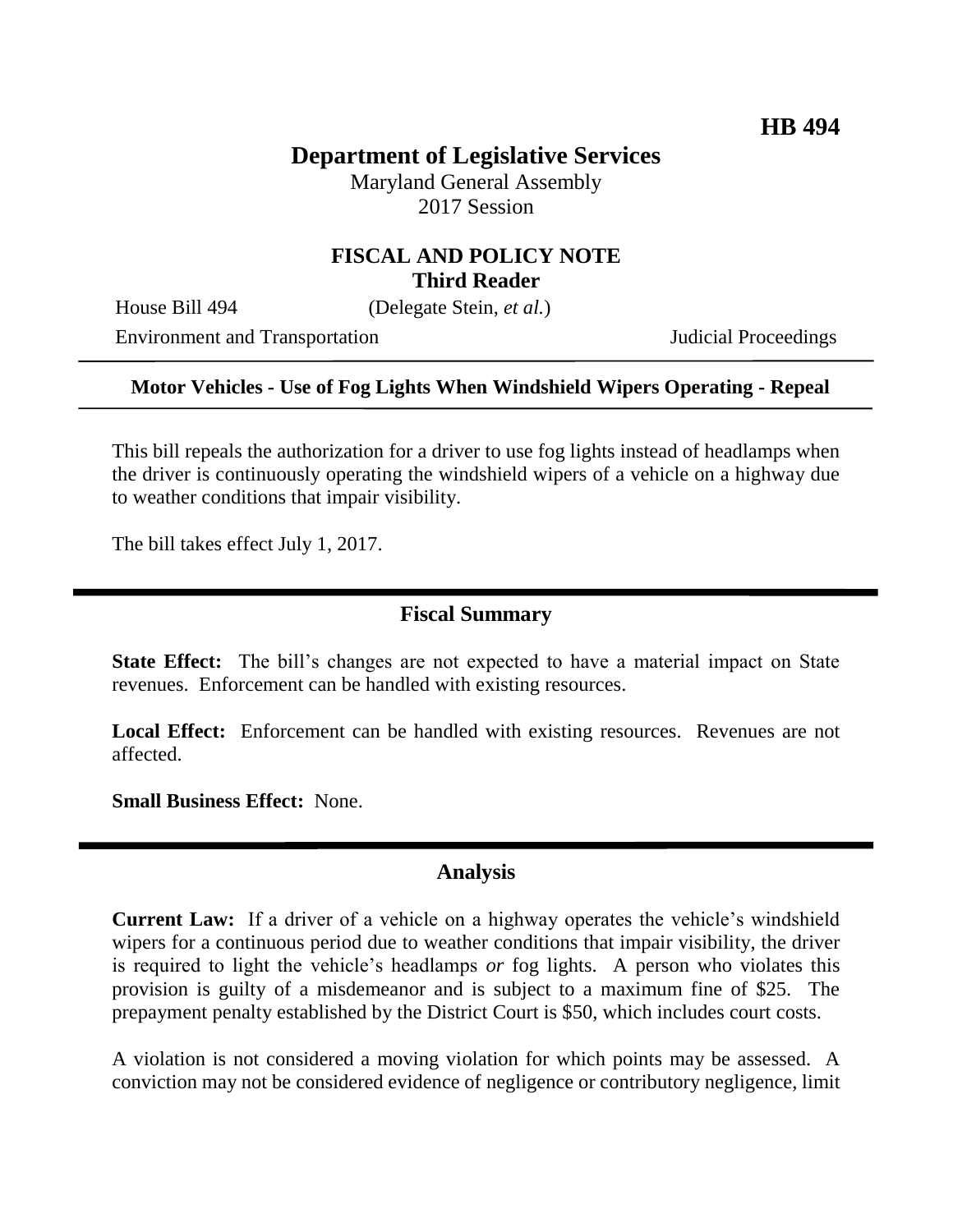the liability of a party or insurer, or diminish recovery for damages arising out of the ownership, maintenance, or operation of a motor vehicle. Reference to violating the requirement to turn on headlamps or fog lights may not be made by a party, witness, or counsel in a court action. However, this provision may not be construed to prohibit the right of a person to initiate a civil action for damages against a dealer, manufacturer, distributor, factory branch, or other appropriate entity that relates to a defectively installed or operating headlamp or fog light.

A police officer may only enforce this requirement as a secondary action when the officer detains a driver of a motor vehicle for a suspected violation of another provision of State law.

The Maryland Vehicle Law requires every vehicle on a highway, at any time when, due to insufficient light or unfavorable atmospheric conditions, persons and vehicles 1,000 feet ahead are not clearly discernible, to display the vehicle's lighted lamps and/or illuminating devices, as specified. A violation is a misdemeanor, subject to primary enforcement, with a maximum fine of \$500. The prepayment penalty for this offense is \$60.

Generally, a violation of any provision of the Maryland Vehicle Law is considered a misdemeanor with a maximum fine of \$500 unless the violation is declared to be a felony, a different criminal penalty is established, or the violation is punishable by a civil penalty.

**Background:** District Court records indicate that, in fiscal 2016, a total of 349 citations were filed for failing to turn on headlamps or fog lights while operating a vehicle with windshield wipers due to unfavorable visibility conditions. Of the 349 citations issued, drivers prepaid 195 citations, 80 went to trial, and 74 remained open.

## **Additional Information**

**Prior Introductions:** SB 232 of 2016, a similar bill, received a hearing in the Senate Judicial Proceedings Committee, but no further action was taken. Its cross file, HB 294, passed the House and was referred to the Senate Judicial Proceedings Committee, but had no further action taken on it.

**Cross File:** SB 86 (Senator Norman) - Judicial Proceedings.

**Information Source(s):** Department of State Police; Maryland Department of Transportation; Judiciary (Administrative Office of the Courts); Department of Legislative **Services**